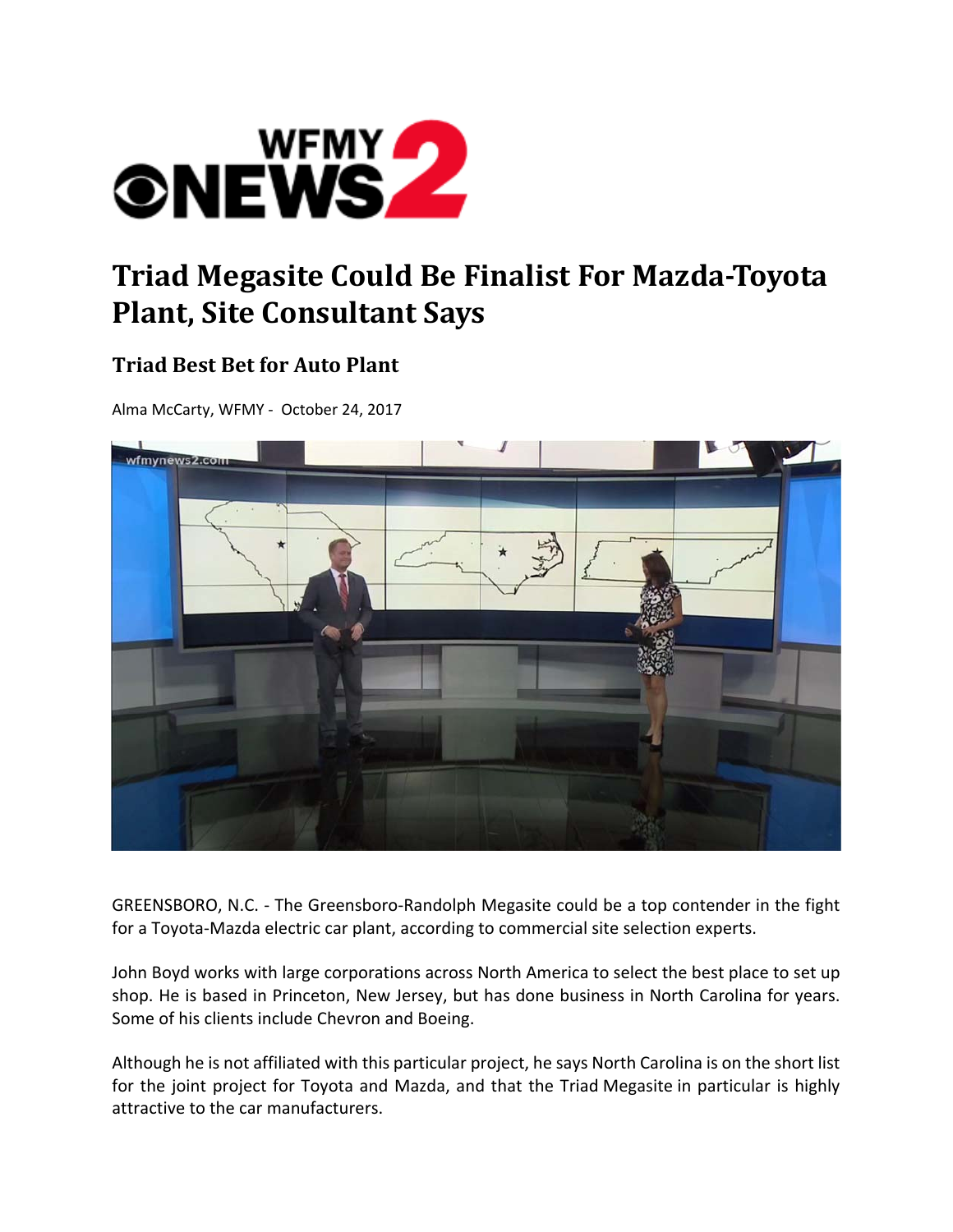

"We expect Toyota and Mazda to look at that site very, very carefully. It is one of the most attractive sites in the Southeast today," Boyd said.

Toyota and Mazda announced earlier this year the \$1.6 billion dollar automobile manufacturing plant will bring about 4,000 jobs.